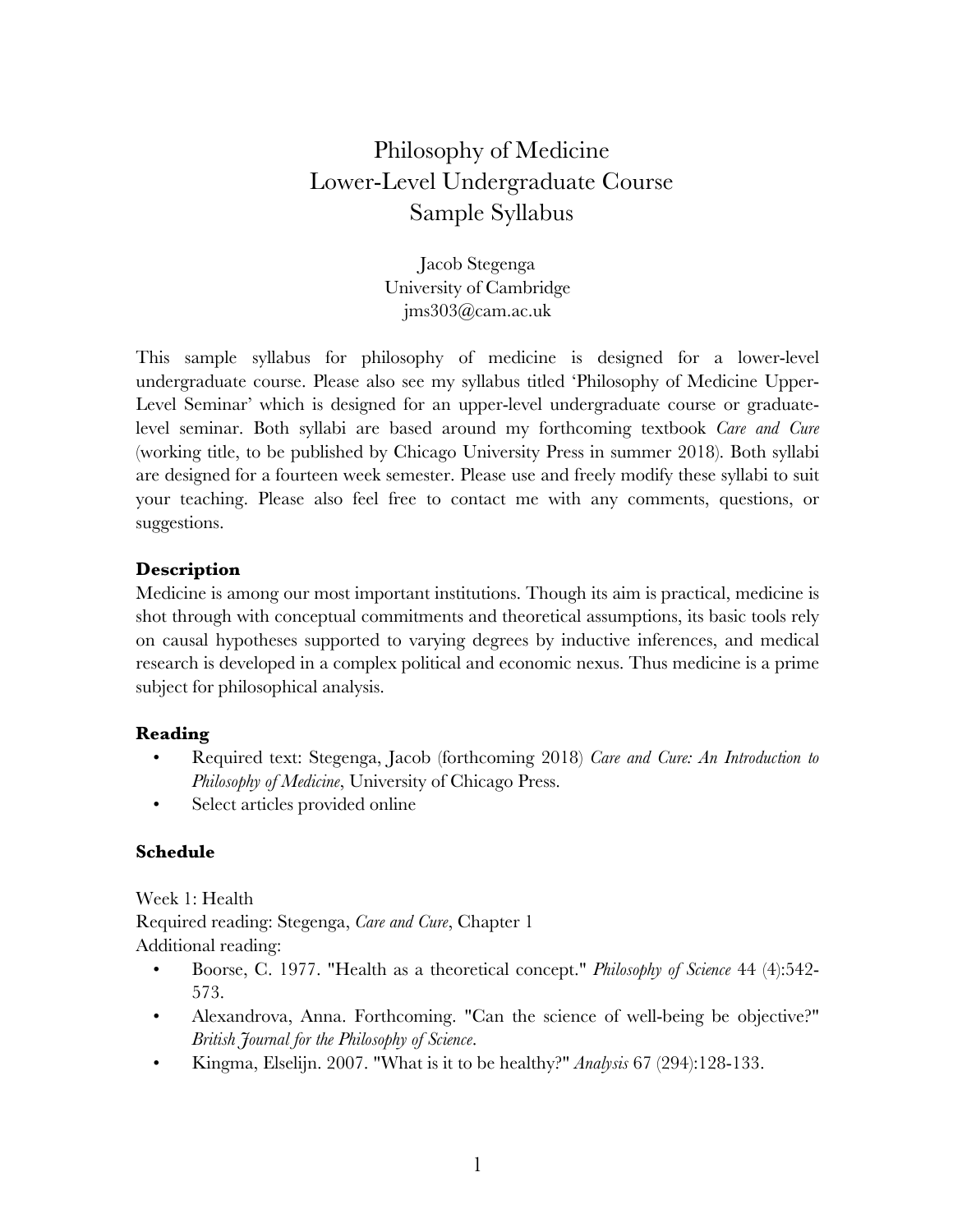# Week 2: Disease

Required reading: Stegenga, *Care and Cure*, Chapter 2 Additional reading:

- Cooper, Rachel. 2002. "Disease." *Stud Hist Philos Biol Biomed Sci* 33:263-282.
- Ereshefsky, Marc. 2009. "Defining 'health' and 'disease'." *Stud Hist Philos Biol Biomed Sci* 40:221-227.
- Lemoine, Maël. 2013. "Defining disease beyond conceptual analysis: an analysis of conceptual analysis in philosophy of medicine." *Theor Med Bioeth* 34(4): 309-325.

# Week 3: Death

Required reading: Stegenga, *Care and Cure,* Chapter 3 Additional reading:

- Nagel, Thomas. 1970. "Death." *Noûs* 4(1): 73-80.
- Williams, Bernard. 1973. "The Makropulos Case: Reflections on the Tedium of Immortality." in *Problems of the Self*, Cambridge: Cambridge University Press
- McMahan, Jeff. 1995. "The metaphysics of brain death." *Bioethics* 9(2): 91-126.

Week 4: Causation and Kinds

Required reading: Stegenga, *Care and Cure,* Chapter 4 Additional reading:

- Broadbent, Alex. 2009. "Causation and models of disease in epidemiology." *Stud Hist Philos Biol Biomed Sci* 40 (4):302-11.
- Green, Sara, and Henrik Vogt. 2016. "Personalizing Medicine: Disease Prevention *in silico* and *in socio*." *Humana.Mente Journal of Philosophical Studies* 30:105-145.
- Lange, Marc. 2007. "The End of Diseases." *Philosophical Topics* 35(1/2): 265-292.

Week 5: Holism and Reductionism

Required reading: Stegenga, *Care and Cure*, Chapter 5 Additional reading:

- Schaffner, Kenneth F. 2006. "Reduction: The Cheshire Cat Problem and a Return to Roots." *Synthese* 151 (3): 377-402.
- Andersen, Holly. 2014. "A Field Guide to Mechanisms: Part I." *Philosophy Compass*  9(4): 274-283.

Week 6: Controversial Diseases

Required reading: Stegenga, *Care and Cure*, Chapter 6 Additional reading:

- Hacking, Ian. 2010. "Pathological withdrawl of refugee children seeking asylum in Sweden." *Stud Hist Philos Biol Biomed Sci* 41(4): 309-317.
- Holton, Richard and Berridge, Kent. 2013. 'Addiction Between Compulsion and Choice' in *Addiction and Self-Control*, Oxford University Press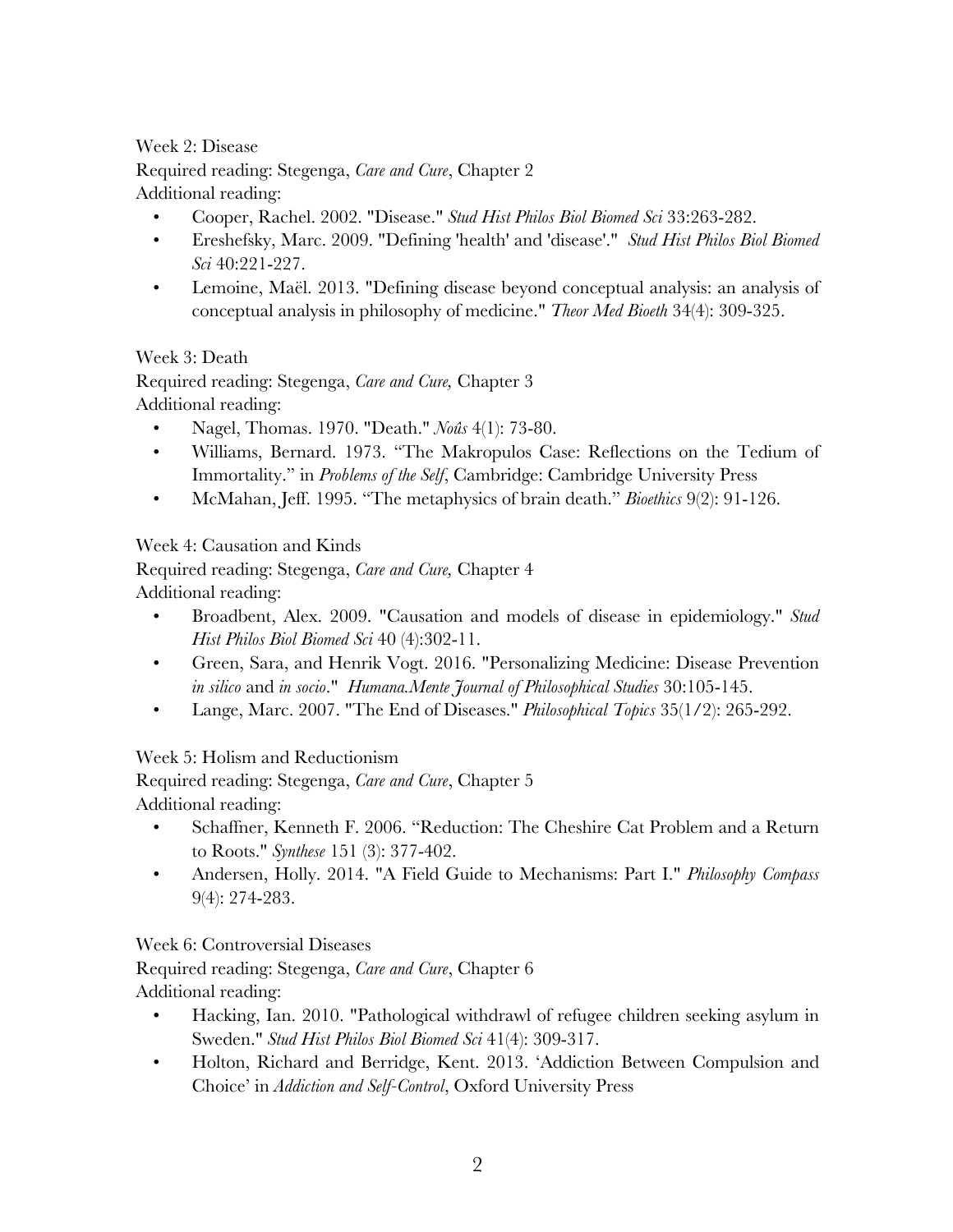• Pickard, Hanna. 2015. "Psychopathology and the Ability to Do Otherwise." *Philosophy and Phenomenological Research* 90(1): 135-163.

Week 7: Evidence in Medicine

Required reading: Stegenga, *Care and Cure*, Chapter 7

Additional reading:

- Worrall, John. 2002. "What Evidence in Evidence-Based Medicine?" *Philosophy of Science* 69:S316-S330.
- Goldenberg, M., Borgerson, K., and Bluhm, R. 2009. "The Nature of Evidence in Evidence-Based Medicine: Guest Editors' Introduction." *Perspectives in Biology and Medicine* 52(2): 164-167
- Stegenga, Jacob. 2011. "Is Meta-Analysis the Platinum Standard?" *Stud Hist Philos Biol Biomed Sci* 42: 497-507.
- Clarke, B., Gillies, D., Illari, P., Russo, F., and Williamson, J. 2014. "Mechanisms and the Evidence Hierarchy." *Topoi* 33(2): 339-360.
- Howick, Jeremy. 2011. "Exposing the vanities and a qualified defense of mechanistic reasoning in health care decision making." *Philosophy of Science* 78 (5):926-940.

Week 8: Objectivity and the Social Structure of Science Required reading: Stegenga, *Care and Cure*, Chapter 8 Additional reading:

- Douglas, Heather. 2000. "Inductive risk and values in science." *Philosophy of Science* 67 (4):559-579.
- Biddle, Justin. 2007. "Lessons from the Vioxx debacle: what the privatization of science can teach us about social epistemology." *Social Epistemology* 21 (1):21-39.
- de Melo-Martin, Immaculada, and Kristen Intemann. 2011. "Feminist Resources for Biomedical Research: Lessons from the HPV Vaccines." *Hypatia* 26 (1):79-101.
- Pinto, Manuela. 2015. "Commercialization and the Limits of Well-Ordered Science." *Perspectives on Science* 23(2): 173-191.

Week 9: Inference

Required reading: Stegenga, *Care and Cure*, Chapter 9 Additional reading:

- Urbach, Peter (1985). "Randomization and the design of experiments." *Philosophy of Science* 52(2): 256-273.
- Fuller, Jonathan and Flores, Luis (2015). "The Risk GP Model: the standard model of prediction in medicine." *Stud Hist Philos Biol Biomed Sci* 54: 49-61.
- McClimans, Leah. 2013. "The role of measurement in establishing evidence." *Journal of Medicine and Philosophy* 38 (5):520-538.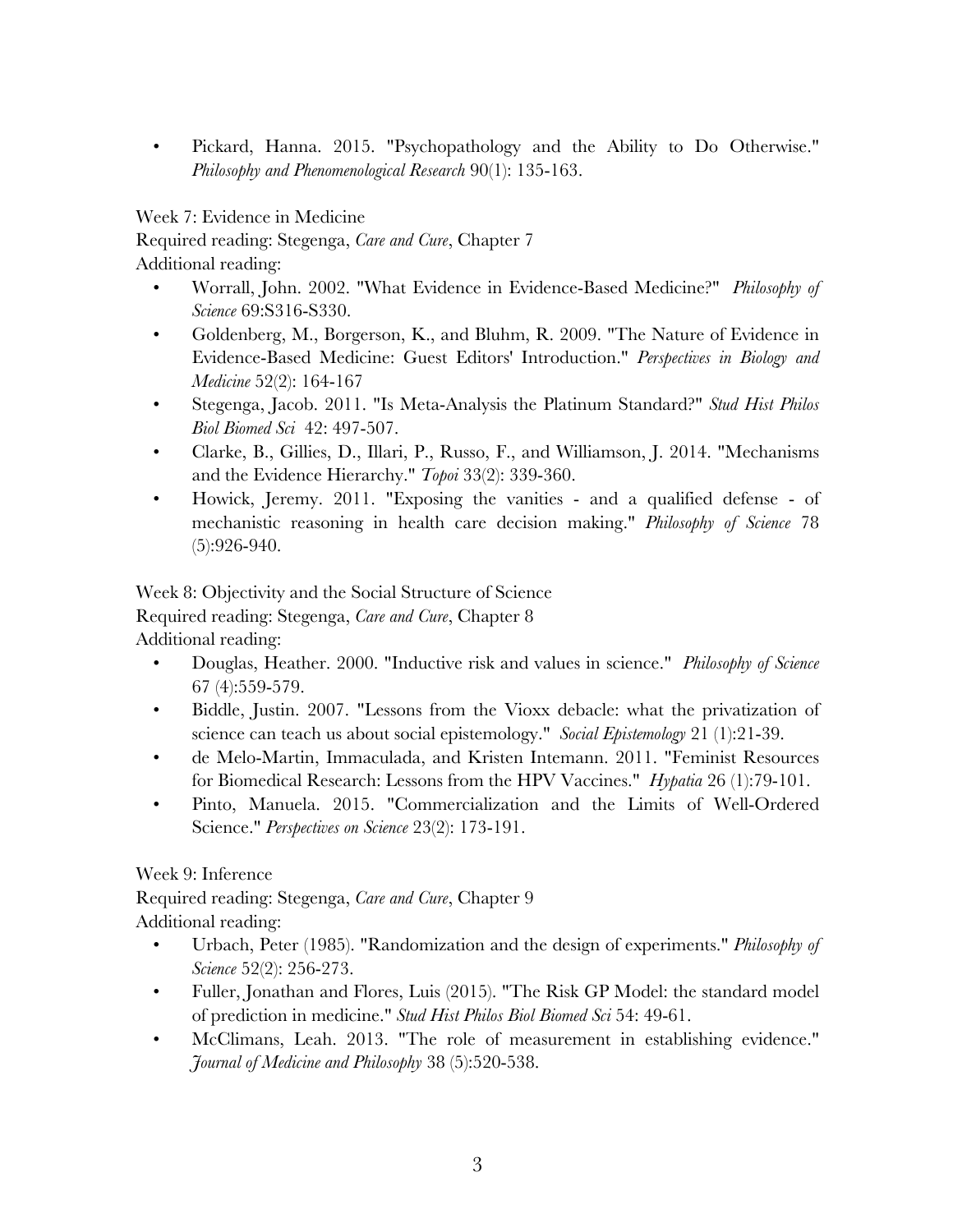Week 10: Effectiveness, Skepticism, and Alternatives Required reading: Stegenga, *Care and Cure*, Chapter 10 Additional reading:

- Borgerson, Kirstin. 2005. "Evidence-based alternative medicine?" *Perspect Biol Med*  48(4): 502-515.
- Holman, Bennett. 2015. "Why Most Sugar Pills Are Not Placebos." *Philosophy of Science* 82 (5):1330-1343.
- Stegenga, Jacob. 2015. "Effectiveness of Medical Interventions." *Stud Hist Philos Biol Biomed Sci* (54): 34-44.
- Stegenga, Jacob. 2015. "Medical Nihilism, Today?" *Insights*.

Week 11: Diagnosis and Screening

Required reading: Stegenga, *Care and Cure*, Chapter 11 Additional reading:

- Plutynski, Anya. 2012. "Ethical issues in cancer screening and prevention." *J Med Philos* 37 (3):310-23.
- Plutynski, Anya. 2017. "Safe, or Sorry? Cancer Screening and Inductive Risk." In *Exploring Inductive Risk*, Oxford University Press.
- Kennedy, Ashley. 2016. "Evaluating diagnostic tests." *Journal of Evaluation in Clinical Practice* 22(4): 575-579.

Week 12: Psychiatry: Care or Control?

Required reading: Stegenga, *Care and Cure*, Chapter 12 Additional reading:

- Tabb, Kathryn. 2015. "Psychiatric Progress and the Assumption of Diagnostic Discrimination." *Philosophy of Science* 82(5): 1047-1058.
- Tsou, Jonathan. 2011. "The Importance of History for Philosophy of Psychiatry: The Case of the DSM and Psychiatric Classification." *Journal of the Philosophy of History* 5 (3):446-470.
- Murphy, Dominic. 2010. "Explanation in Psychiatry." *Philosophy Compass* 5(7): 602- 610.

Week 13: Policy

Required reading: Stegenga, *Care and Cure*, Chapter 13 Additional reading:

- Brown, James. 2008. "Politics, Method, and Medical Research." *Philosophy of Science* 75 (5):756-766.
- Biddle, Justin. 2014. "Can patents prohibit research?" *Studies in History and Philosophy of Science* 45:14-23.

Week 14: Public Health